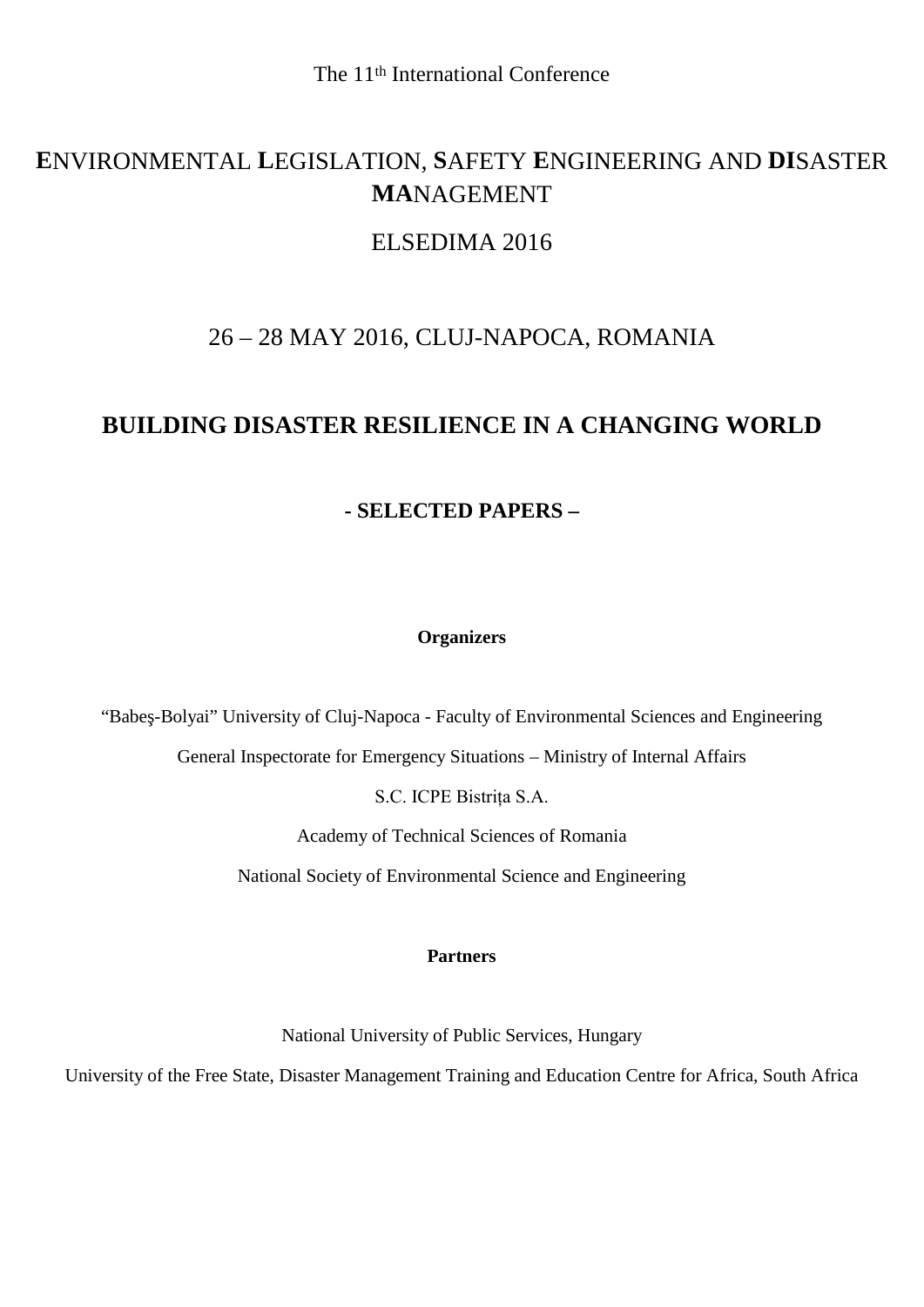## **President of the Conference**

Ozunu Alexandru, Prof. Eng. Ph.D., "Babes-Bolyai" University of Cluj-Napoca, Romania

### **Co-Chairman**

Gavrilescu Maria, Prof. Eng. Ph.D., "Gheorghe Asachi" Technical University of Iasi B Iteanu Dan, Acad. Prof. Ph.D., Institute of Geography of the Romanian Academy

#### **International members**

Antonioni Giacomo, Prof. Ph.D., Università di Bologna, Italy Burny Philippe, Prof. Eng. Ph.D., University of Liege, Gembloux, Belgium Critto Andreea, Ph.D. Università Ca' Foscari di Venezia, Italy Etiope Giuseppe, Ph.D., Istituto Nazionale di Geofisica e Vulcanologia, Roma, Italy Jordaan Andries, Ph.D., Disaster Management Training and Education Centre for Africa (DiMTEC), University of the Free State, South Africa Mahalov Alex, Prof. Ph.D., Arizona State University, USA Orlich Ileana, Ph.D., Arizona State University, USA Redey Akos, Prof. Ph.D., University Pannonia Veszprem, Hungary Sole Aurelia, Prof. Ph.D., University of Basilicata, Potenza, Italy

### **National members**

Ajtai Nicolae, Assist. Prof. Ph.D., "Babes-Bolyai" University, Cluj-Napoca Arafat Raed MD, Ministry of Internal Affairs Baciu C lin, Prof. Ph.D., Babes-Bolyai University of Cluj-Napoca B Iteanu Dan, Acad. Prof. Ph.D., Institute of Geography of the Romanian Academy Benedek Jozsef, Prof. Ph.D., "Babes-Bolyai" University, Cluj-Napoca Botezan Camelia, Ph.D., "Babes-Bolyai" University, Cluj-Napoca Bri an Nicoleta, Assoc. Prof. Ph.D., "Babes-Bolyai" University of Cluj-Napoca Chiribucă Dan, Prof. Ph.D., "Babes-Bolyai" University, Cluj-Napoca Constantinescu Dan, Prof. Eng. Ph.D., Politehnica University of Bucharest Copolovici Lucian, Prof. PhD., "Aurel Vlaicu" University of Arad Dan Viorel, Assoc. Prof. Eng. Ph.D., Technical University of Cluj-Napoca Damian Gheorghe, Prof. Ph. D., North University Centre of Baia Mare Dâncu Vasile, Prof. Ph.D., University of Bucharest, Cluj-Napoca Feodorov Valentin, Prof. Eng. Ph.D., University of Agronomic Science and Veterinary Medicine, Bucharest Gavrilescu Maria, Prof. Eng. Ph.D., "Gheorghe Asachi" Technical University of Iasi Gurlui Silviu, Assoc. Prof. Ph.D., "Alexandru Ioan Cuza" University, Iasi Gurz u Eugen Associate Professor, MD, Ph.D., Environmental Health Centre, Cluj-Napoca Hosu Ioan, Assoc. Prof. Ph.D., "Babes-Bolyai" University, Cluj-Napoca Ionescu Constantin, Eng. Ph.D., National Institute of Research and Development for Earth Physics Jinescu Gheorghi a, Prof. Eng. Ph.D., Politehnica University of Bucharest Jinescu Cosmin, Assoc. Prof. Eng. Ph.D., Politehnica University of Bucharest Laz r Gabriel, Prof. Ph.D., "Vasile Alecsandri" University of Bac u Literat Liviu, Prof. Eng. Ph.D., "Babes-Bolyai" University, Cluj-Napoca Manea Florica, Assoc. Prof. Eng. Ph.D., Politechnica University, Timi oara Maria Gheorghe, Prof. PhD. Eng., Politehnica University of Bucharest Micle Valer, Prof. Eng. Ph.D., Technical University of Cluj-Napoca Mihăiescu Radu, Assoc. Prof. Ph.D., "Babes-Bolyai" University of Cluj-Napoca Modoi Oana Cristina, Assist. Prof. Eng. Ph.D., "Babes-Bolyai" University, Cluj-Napoca Muntean Liviu, Assoc. Prof. Ph.D., "Babes-Bolyai" University, Cluj-Napoca Nedeff Valentin, Prof. Eng. Ph.D., "Vasile Alecsandri" University of Bac u Nicolae Doina, Ph.D., National Institute of R&D for Optoelectronics, Bucharest Niculescu Virginia, Assoc. Prof. Ph.D., "Babes-Bolyai" University, Cluj-Napoca Onu u Ion, Prof. Eng. Ph.D., Petroleum – Gas University of Ploie ti